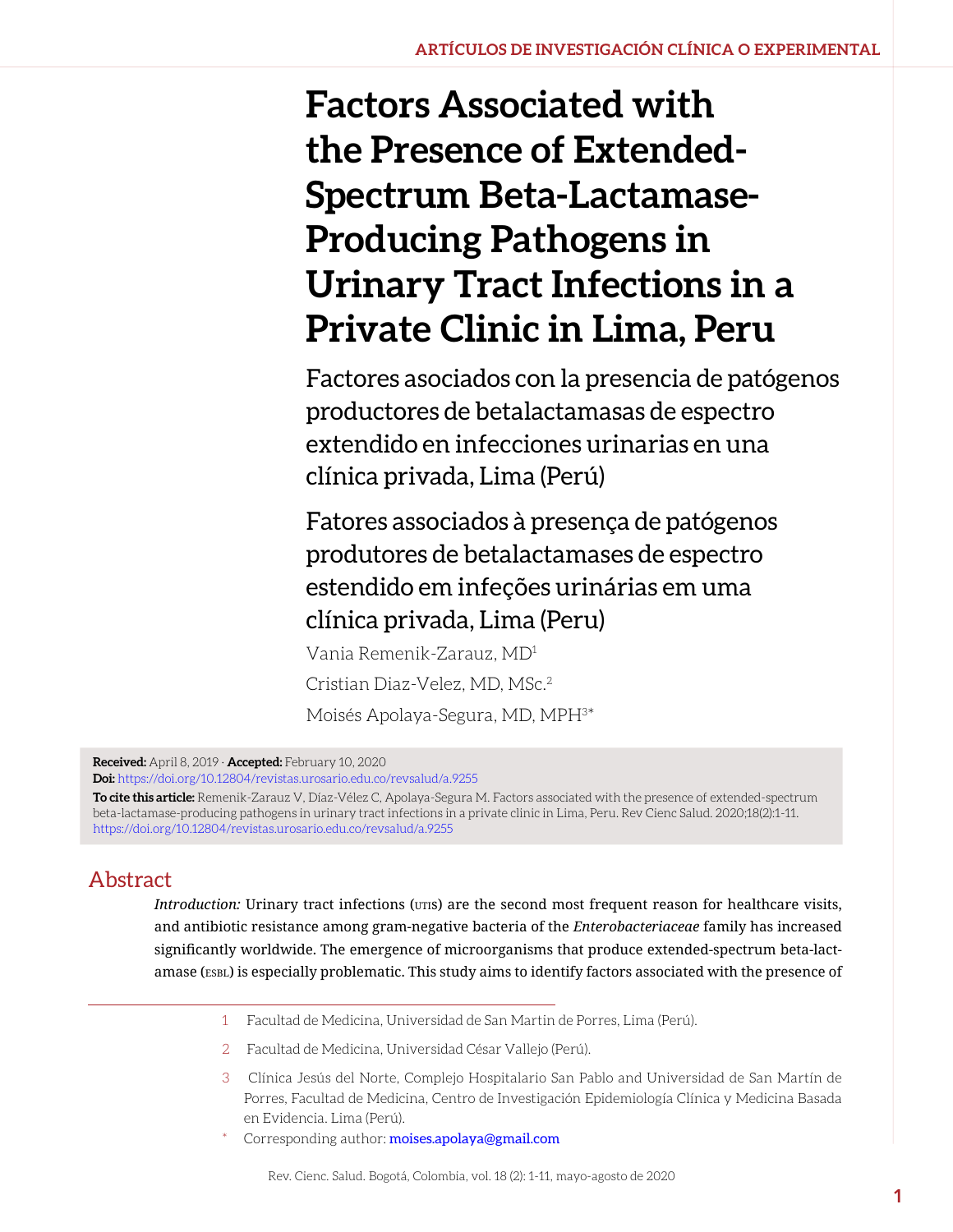uti caused by esbl-producing pathogens. *Material and methods:* An analytical cross-sectional study was conducted, and the urine culture database from a private healthcare clinic was analyzed. Factors possibly associated with the appearance of uris due to  $ESBL-producting$  pathogens were analyzed, including sex, age, number of hospitalizations, and previous utis. *Results:* A total of 1405 positive urine cultures were studied, 85.48% of which belonged to women. The mean age of the subjects was 39.98±24.51 years, 24.13% of whom were over 60 years old. Of these, 55.56% had been attended on an outpatient basis. Almost half (49.18%) of the cultures tested positive for ESBL-related UTI, 96.58% of which had not presented with a previous  $UTI$ . A statistically significant association was found between sex and the development of  $UTI$  caused by  $ESBL-production$  microorganisms (p = 0.007), with the male sex having the highest association (prevalence ratio, 1.224; 95% confidence interval: 1.035–1.448). In addition, age, number of previous hospitalizations, and prior intensive care unit admissions also showed associations with  $\text{u}$ development. No association was found with the presence of previous utis. *Conclusion:* A high frequency of uris were ESBL-related, and the factors associated with ESBL-related uris were male sex, age >60, and previous hospitalizations.

*Keywords:* Urinary tract infection; beta-lactamase; antibiotic resistance.

#### Resumen

*Introducción:* las infecciones del tracto urinario ( $\text{iru}$ ) son el segundo motivo más frecuente de atención médica, y la resistencia a los antibióticos entre las enterobacterias gramnegativas ha aumentado de manera importante en todo el mundo, dada la aparición de organismos productores de betalactamasa de espectro extendido (blee). Se busca identificar factores asociados a la presencia de itu por patógeno productor de blee. *Materiales y métodos:* se realizó un estudio trasversal analítico, un análisis de la base de datos de urocultivos de una clínica privada y una evaluación de los factores posiblemente asociados a la presentación de  $\pi v$  por el microorganismo  $\text{BLE}$ , como el sexo, la edad, el número de hospitalizaciones e itu previas. *Resultados:* se estudiaron 1405 urocultivos positivos y se encontró que el 85.48 % fueron de sexo femenino. La edad media de la población fue de 39.98 ± 24.51 años, el 24.13 % de edad mayor a 60 años, y el 55.56 % habían sido atendidos ambulatoriamente. El 49.18 % de los cultivos fue positivo para itu blee, de los cuales el 96,58 % no habían presentado una itu previa. Se encontró que existe una asociación estadísticamente significativa (0,007; p ≤ 0,05) entre el sexo y el desarrollo de rru por microorganismo productor de blee. El masculino es el de mayor asociación (or 1,224; IC95%: 1,035-1,448). También se encontró una asociación con la edad, el número de hospitalizaciones previas y haber estado en uci. No se encontró ninguna asociación entre la presencia de itu previas. *Conclusiones:* existe una elevada frecuencia de itu blee, y los factores asociados a dicha infección fueron tener sexo masculino, una edad mayor a 60 años y hospitalizaciones previas.

*Palabras clave:* infección del tracto urinario; betalactamasa; resistencia antibiótica.

#### Resumo

*Introdução:* as infeções do trato urinário (rru) são o segundo motivo mais frequente de atenção médica e a resistência aos antibióticos entre as enterobactérias gramnegativas tem aumentado de maneira importante no mundo todo; destacado pela aparição de organismos produtores de betalactamase de espectro estendido (blee). Busca-se identificar fatores associados à presença de itu por patógeno produtor de blee. *Materiais e métodos:* se realizou estudo transversal analítico, analisando a base de dados de urocultura de uma clínica privada, avaliando fatores possivelmente associados à apresentação de rru por microrganismo BLEE, como o sexo, a idade, o número de hospitalizações e rru prévias. *Resultados:* estudaram-se 1405 uroculturas positivas, encontrado que o 85,48% foram de sexo feminino. A idade média da população foi de 39.98±24.51 anos, 24.13% de idade maior a 60 anos, 55.56% tinham sido atendidos ambulatoriamente. O 49.18% dos cultivos foi positivo para  $\pi$ u blee, dos quais 96.58% não tinham apresentado uma  $\pi v$  prévia. Se encontrou que existe associação estatisticamente significativa (0.007; p  $\leq$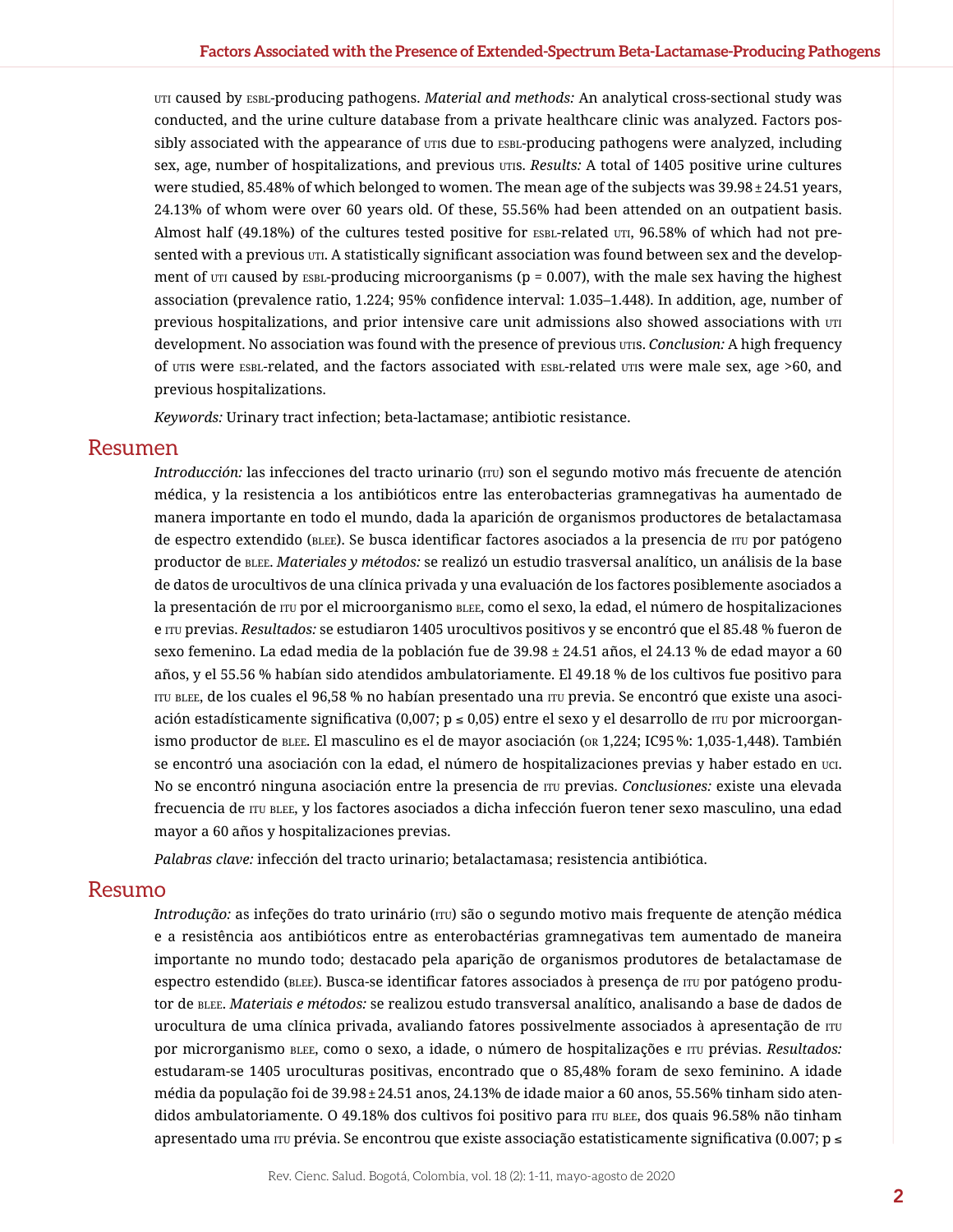0.05) entre o sexo e o desenvolvimento de rru por microrganismo produtor de BLEE, sendo o masculino o de maior associação (or 1,224; IC 95%: 1,035-1,448). Além disso, tanto a idade quanto o número de hospitalizações prévias, e ter estado em uci também mostraram associação. Não se encontrou associação entre a presença de itu prévias. *Conclusões:* existe uma elevada frequência de itu blee e os fatores associados a infeção por ITU BLEE foram o sexo masculino, idade > 60 anos e hospitalização prévias.

*Palavras-chave:* infeção do trato urinário; betalactamase; resistência antibiótica.

## **Introduction**

 $\blacktriangleright$ urrently, urinary tract infections ( $\text{UTIS}$ ) are the second most frequent reason for healthcare visits, and approximately 150 million cases per year are diagnosed worldwide (1). The most common causative pathogen is *Escherichia coli*, which is found in 75%–90% of the urine cultures of community-acquired utis (2, 3).

Indiscriminate use of antibiotics in this or other bacterial infections has been associated with high bacterial resistance (4). The development of antibiotic resistance is not new. Within the last two decades, antibiotic resistance among gram-negative bacteria of the *Enterobacteriaceae* family has increased significantly worldwide, with the emergence of organisms producing extended-spectrum beta-lactamase (ESBL) being especially noteworthy (5).

There are several reports on the prevalence of *uris* due to *ESBL*-producing microorganisms in Latin America. Colombia faces values between 3.1% and 12.5% (6,7). In Brazil, values of 11% were observed (8); however, these values are higher in Mexico, where a study reports that 50% of utis due to *E. coli* were caused by **ESBL-producing bacteria** (9). In Peru, the frequency of uti due to ESBL-producing microorganisms were high, reaching 40.1% (10); in special populations such as that of pregnant women, a prevalence of 11.8% was found (11). These results show a diverse variability, which may be explained by the various epidemiological factors involved and the level of development of the programs for rational antibiotic use implemented in each health system.

Identifying the sources of transmission of highly-resistant microorganisms is crucial for their prevention. In addition, the importance of identifying risk factors to predict which patients present a higher risk is related with being able to limit the spread of antibiotic-resistant pathogens (3).

Male sex, advanced age, comorbidities (most frequently diabetes), international travel, previous utis, recent hospitalizations, and previous use of antibiotics have been described as factors associated with the development of antibiotic resistant and  $ESBL-producting bacteria (3)$ . A study on the fecal carriage of esbl-producing *E. coli* in the Dutch population showed an association between the use of antacids and high loads of that microorganism (12). Furthermore, it has been found that the administration of nitrofurantoin in patients with recurrent UTIS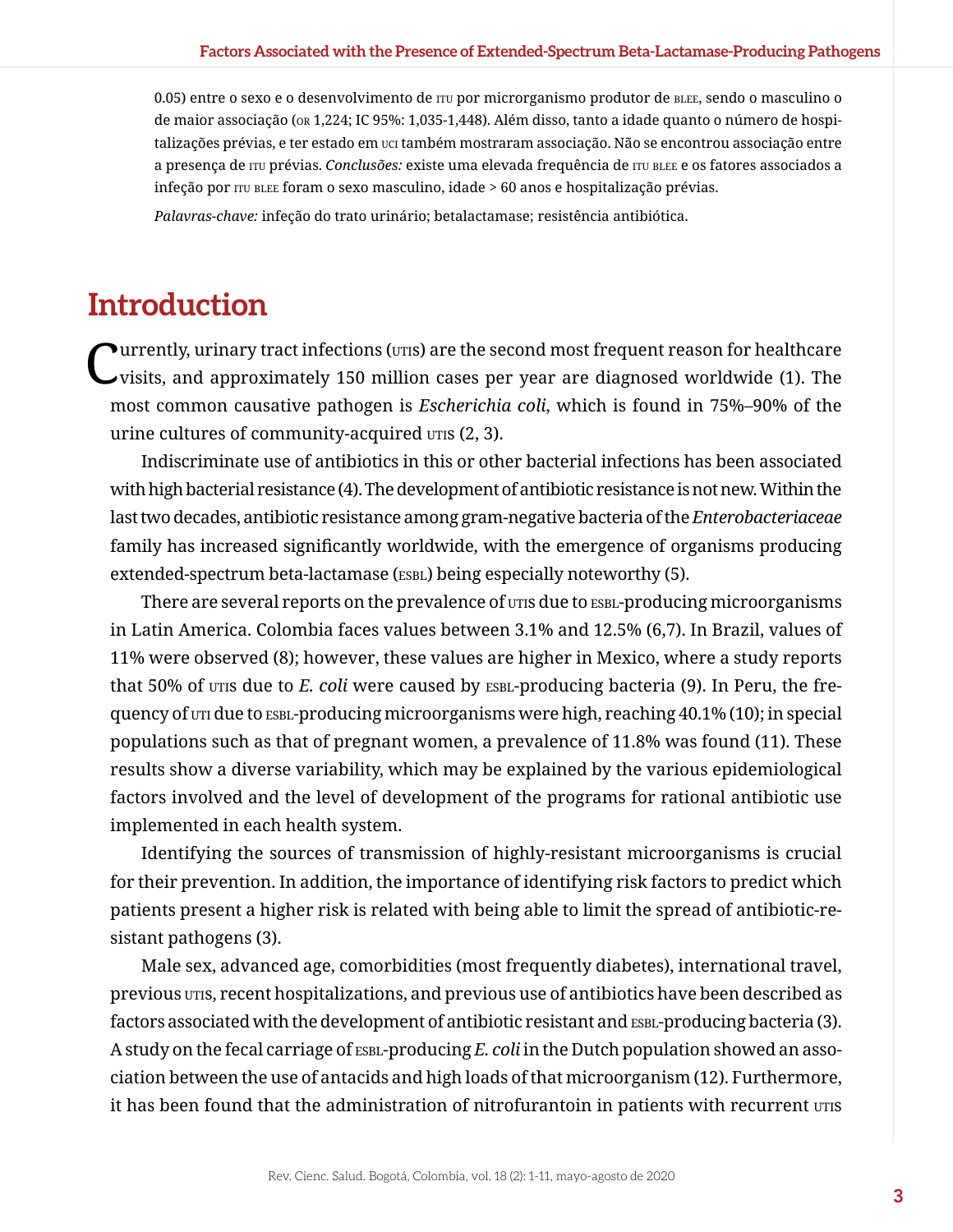is associated with a twofold increased risk of being a carrier of an ESBL-producing pathogen, and this was also observed in a recent study carried out in the United Kingdom (3, 13).

In this context, the current investigation is aimed at assessing those factors associated with the presence of extended-spectrum beta-lactamase-producing pathogens in urinary infections.

### **Materials and Methods**

 $A$ retrospective analytical cross-sectional study was conducted on patients with  $\sigma$ rr treated at Clínica Jesús del Norte, Lima, Peru. The study included positive urine cultures from patients treated in the outpatient, emergency, or hospitalization units from July 2016 to July 2017. Data were collated and organized with Excel software. Samples comprised 1542 positive cultures, 137 of which were discarded due to registration errors or insufficient information.

The main study variables were demographic aspects including: Patient age and sex, healthcare unit in which they were treated, previous hospitalizations, and number of  $urrs$ before the appearance of a positive culture for  $ESBL-producting$  pathogens.

Urine culture collection: Urine samples were collected from mid-stream urine after urogenital cleaning with tap water and soap. Calibrated loops were used to perform semiquantitative urine cultures. Isolation of **ESBL-producing** *Enterobacteriaceae* was carried out by disk diffusion, and the minimal inhibitory concentration was determined by broth microdilution.

Statistical analysis was performed with STATA 14.0 software. Univariate analysis was conducted using relative and absolute frequencies as well as means and standard deviation; for the bivariate analysis, Poisson regression was used to find the prevalence ratio (pr) of the different variables in relation to the presence of  $UT$  caused by ESBL-producing microorganisms. A 95% confidence interval (ci) and a  $p < 0.05$  significance level were considered for this study. Permission was requested from the clinic to access the clinical laboratory database. Because it was a secondary data source analysis, no informed consent was obtained; however, confidentiality of information was kept using a correlative number to identify the cases.

### **Results**

 $A$  total of 1405 patients with positive urine cultures met the study inclusion criteria. The mean age was 39.9 ±24.5 years, 85.48% belonged to women, and 24.13% were over 60 years. Of these, 55.56% were treated on an outpatient basis. Furthermore, 3.42% had presented previous utis, and only 10.25% had been hospitalized before their current visit. Of the total positive urine cultures, 49.18% tested positive for ESBL UTI (table 1).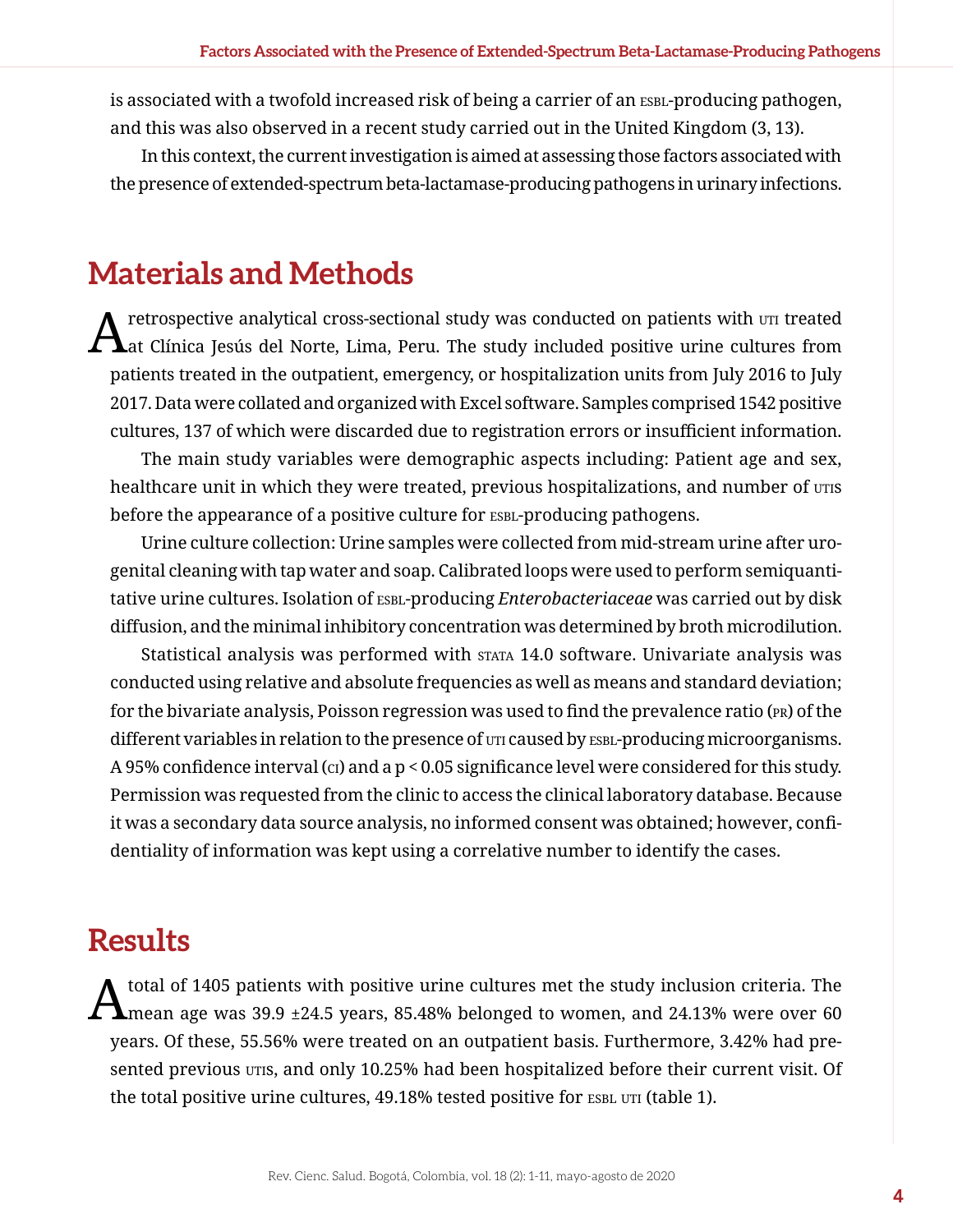| <b>Features</b>          |                    | $\mathbf n$ | $\frac{0}{0}$ |
|--------------------------|--------------------|-------------|---------------|
| Sex                      | Female             | 1201        | 85.48         |
|                          | Male               | 204         | 14.52         |
| Age                      | Under 10           | 222         | 15.80         |
|                          | Between 11 and 20  | 43          | 3.06          |
|                          | Between 21 and 40  | 473         | 33.67         |
|                          | Between 41 and 60  | 328         | 23.35         |
|                          | Over <sub>60</sub> | 339         | 24.13         |
| Healthcare unit          | Ambulatory         | 780         | 55.56         |
|                          | Emergency          | 546         | 38.89         |
|                          | Hospitalization    | 64          | 4.56          |
|                          | ICU                | 14          | 1.00          |
| UTI caused by ESBL       | N <sub>0</sub>     | 714         | 50.82         |
|                          | Yes                | 691         | 49.18         |
| Previous UTIS            | No                 | 1357        | 96.58         |
|                          | Yes                | 48          | 3.42          |
| Previous hospitalization | N <sub>0</sub>     | 1261        | 89.75         |
|                          | Yes                | 144         | 10.25         |

**Table 1.** Clinical features of patients with urinary infection

The most frequently isolated microorganism was *E. coli* (85.41%), followed by *Klebsiella pneumoniae* (4.48%) and *Staphylococcus saprophyticus* (3.13%) (table 2). Of the 714 patients that tested positive for ESBL UTI, 92.1% presented ESBL-producing *E. coli*, 5.7% presented ESBL-producing *K. pneumoniae,* and 2.6% were positive for esbl-producing *Proteus mirabilis* (table 3).

**Table 2.** Etiologic agents isolated in urinary tract infections

| <b>Isolated microorganisms</b> | $\mathbf n$ | $\%$     |
|--------------------------------|-------------|----------|
| Escherichia coli               | 1200        | 85.41    |
| Klebsiella pneumoniae          | 63          | 4.48     |
| Staphylococcus saprophyticus   | 44          | 3.13     |
| Proteus mirabilis              | 41          | 2.92     |
| <i>Enterococcus</i> sp.        | 18          | 1.28     |
| Streptococcus agalactiae       | 8           | 0.57     |
| Pseudomona aeruginosa          | 8           | 0.57     |
| Alpha-hemolytic streptococci   | 5           | 0.36     |
| Klebsiella oxytoca             | 5           | 0.36     |
|                                |             | Continue |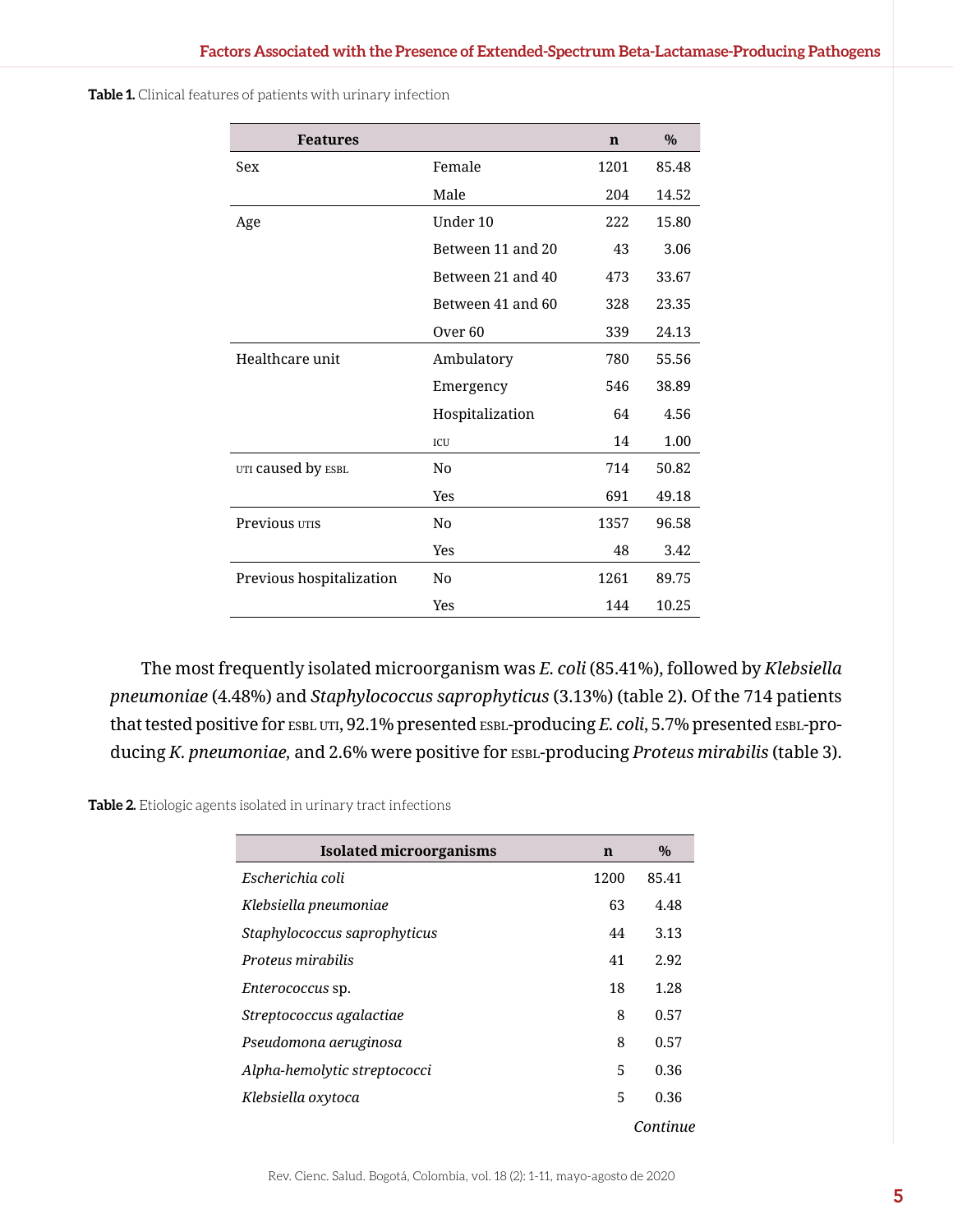| <b>Isolated microorganisms</b>              | n              | $\%$ |
|---------------------------------------------|----------------|------|
| Morganella morganii                         | 3              | 0.21 |
| Enterobacter cloacae                        | 2              | 0.14 |
| Proteus vulgaris                            | 2              | 0.14 |
| Enterobacter aerogenes                      | $\mathfrak{D}$ | 0.14 |
| Citrobacter freundii                        | $\mathbf{1}$   | 0.07 |
| Methicillin-resistant Staphylococcus aureus | 1              | 0.07 |
| Shigella flexneri                           | 1              | 0.07 |
| Salmonella enteritidis                      | 1              | 0.07 |

Table 3. Main etiologic ESBL agents causing urinary tract infections

| Germ                       | n   | $\%$  |
|----------------------------|-----|-------|
| Escherichia coli-ESBL      | 644 | 92.13 |
| Klebsiella pneumoniae-ESBL | 40  | 5.72  |
| Proteus mirabilis-ESBL     | 18  | 2.58  |
| Klebsiella oxytoca-ESBL    | 3   | 0.43  |
| Proteus vulgaris-ESBL      | 2   | O 29  |

A statistically significant association was found between the male sex and the development of uti caused by ESBL-producing microorganisms (PR: 1.224; 95% CI: 1.035–1.448; p = 0.007). In addition, age, number of previous hospitalizations, and specific care unit (i.e., coming from hospitalization or icu), also showed a statistically significant association ( $p \le 0.05$ ) with ESBL-associated UTI. However, no significant association was found between esbl-associated uti and previous utis, having been treated by the emergency unit, or having been an outpatient ( $p \ge 0.05$ ) (table 4).

Table 4. Factors associated with the presence of ESBL-producing pathogens in urinary tract infections

| <b>Variable</b>          | <b>PR</b> | 95% CI          | p value |
|--------------------------|-----------|-----------------|---------|
| Male sex                 | 1.200     | 1.051-1.369     | 0.007   |
| Age (over 60)            | 1.007     | 1.005-1.009     | < 0.001 |
| Previous UTI             | 0.973     | $0.721 - 1.313$ | 0.86    |
| Previous hospitalization | 1.395     | 1.224-1.591     | < 0.001 |
| Healthcare unit:         |           |                 |         |
| Ambulatory               | 1.333     | $1.101 - 1.613$ | 0.003   |
| ICU                      | 1.595     | 1.202-2.117     | 0.001   |
| Emergency                | 0.944     | 0.842-1.059     | 0.334   |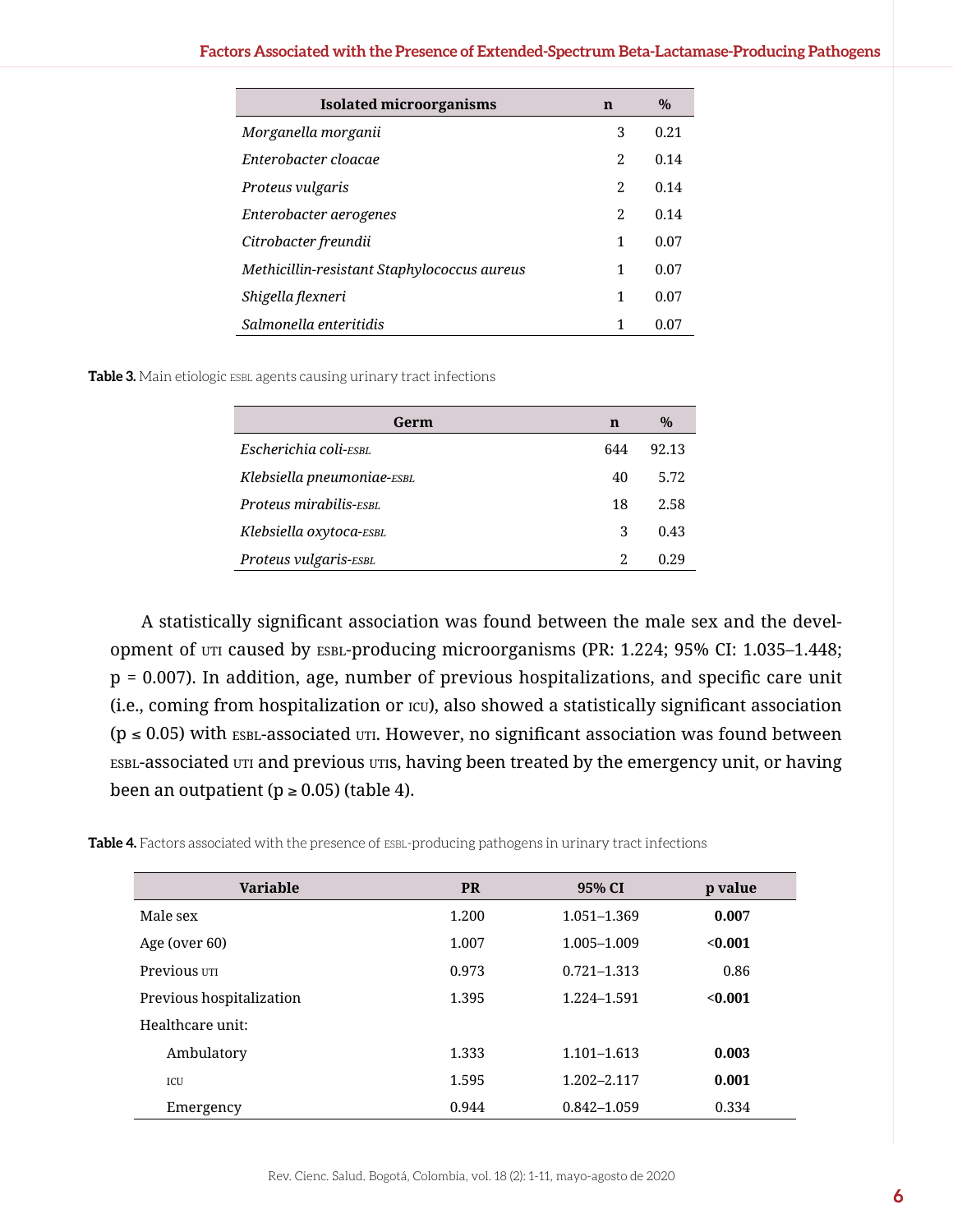### **Discussion**

This study, in addition to other studies, showed that  $\sigma$  episodes occur more frequently in women (14-16). Whereas some literature indicates that the average age of the most frequently affected patients is 65 years, other studies report ages from 35 to 40 years (17, 18). This study, as well as various international studies, found that the age group with the highest incidence of utis was that over 60 years, with the mean age of cases of uti patients being 37 years.

Among publications that were reviewed herein, the most frequently isolated  $\sigma$  pathogen was *E. coli* (3, 19-22). This represents approximately 50%–80% of uncomplicated utis in women (23). The present study identified *E. coli* in 8 out of 10 positive cultures, being more frequently found in women, which is consistent with findings from other research studies (2, 3, 6).

ESBL is an emerging health concern worldwide, and Peru is no exception (3-5, 16, 20). This investigation found that more than half of the cultures tested positive for ESBL UTI, a figure that exceeds previous studies in this field (5, 21). In addition, 92.1% of all ESBL pathogen-positive cultures corresponded to ESBL-producing *E. coli*, followed by ESBL-producing *K. pneumoniae.* 

The concern about resistance to multiple drugs was first detected in enteric bacteria such as *E. coli, Shigella*, and *Salmonella* between 1950 and 1960 (4). There are variable patterns of antibiotic resistance; genes responsible for it can be transferred among different bacteria through elements such as bacteriophages, plasmids, DNA, or transposons. These genes often show resistance to a specific antibiotic, but several genes may accumulate in a single bacterial cell, with each gene presenting a different type of resistance (4). With bacterial genetic endowment, in the case of ESBL, these bacteria develop enzymes that are capable of hydrolyzing latest-generation cephalosporins and aztreonam.

 $UTI$  recurrence has been proposed as a risk factor in previous studies (7, 19); however, the present study found that more than 90% of patients with a positive urine culture for ESBL UTI had no previous utis. Although the results of this investigation differ from those of previous studies, it is important to emphasize that this could be due to data under-reporting or to patients having been previously treated in other health institutions.

As in other research studies, this study found a significant association between the presence of utis due to ESBL-producing pathogens and male sex, age, number of previous hospitalizations, and healthcare unit (22, 23). An explanation for this could be that adult male patients, probably with prostate pathology, require more invasive procedures in the urinary tract and may also suffer from alterations in the bladder function and anatomy. As a result, they present a greater predisposition to *uris* caused by ESBL-producing pathogens. Furthermore, patients with previous hospitalizations are exposed to the hostile environment of health centers, where there is a greater presence of resistant pathogen strains. Likewise,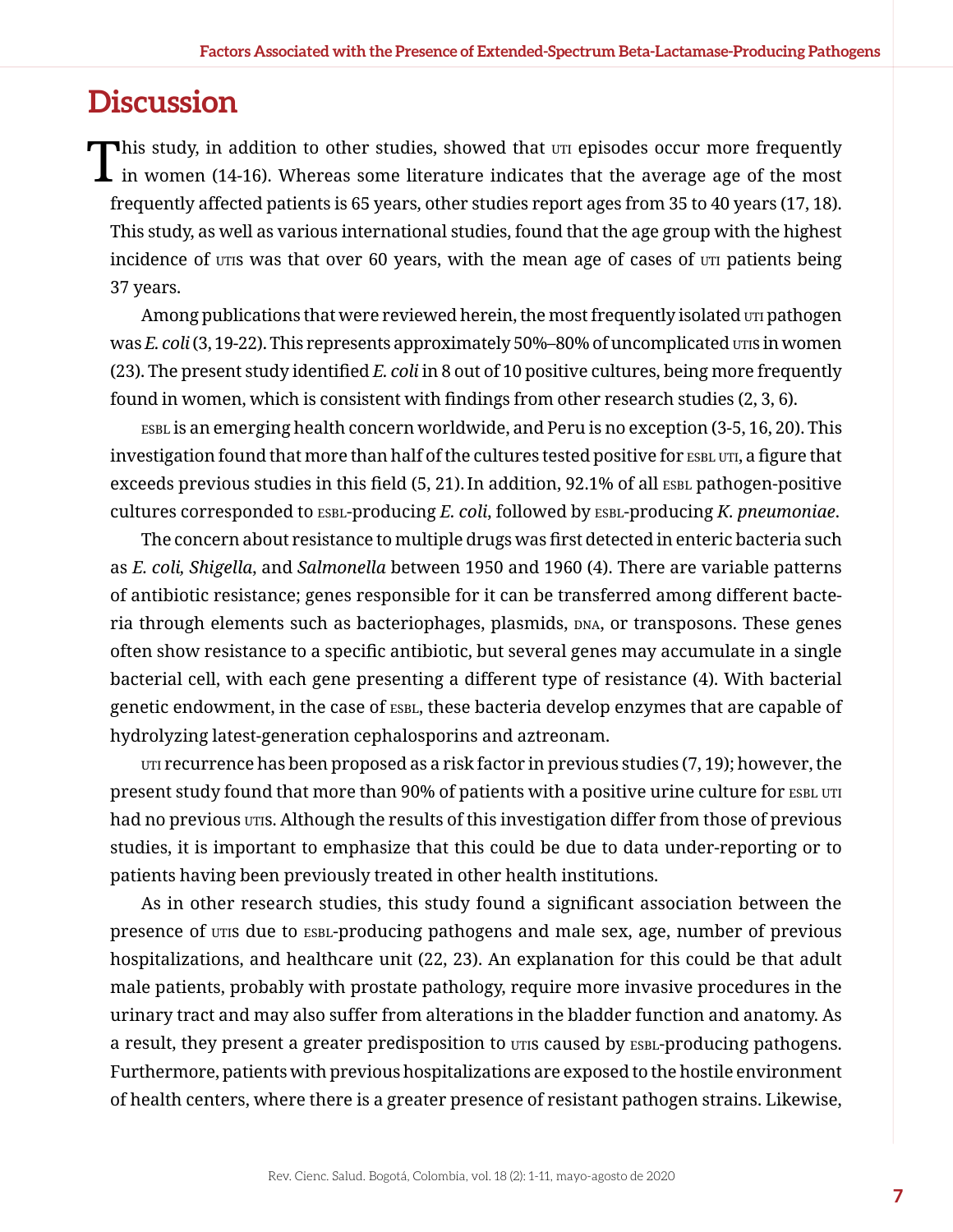older patients tend to visit hospital centers more often and are more vulnerable to infections due to their physiological conditions (24-26).

Finally, it should be mentioned that this study had certain limitations such as the lack of assessment of diagnoses from previous hospitalizations or the use of antibiotics during hospitalization. Although the information was obtained from a single-center database and the cases found were numerous, extrapolation of the results to the general population of the country may correspond to certain socioeconomic strata with a higher purchasing power, and, therefore, large-scale results could vary.

In conclusion, although the presence of  $UTI$  is associated with female sex and patient age, the development of utis caused by an esbl-producing pathogen is usually significantly associated with the male sex, number of previous hospitalizations, and the healthcare unit in which the patient was attended.

## **Author contributions**

 $\rm V$ ania Remenik Zarauz and Moises Apolaya-Segura participated in the conception and design of this paper, in the data analysis and interpretation processes, in the drafting and critical review of this paper and in the approval of its final version.

Cristian Diaz Velez participated in the data analysis and interpretation processes, in the conception and design of this paper, and in the approval of its final version.

## **Acknowledgements**

 $\mathcal T$ e thank Crimson Interactive Pvt. Ltd. (Enago) – <https://www.enago.com/es/>, for their assistance in manuscript translation and editing.

## **Disclaimers**

The authors declare that they have no conflicts of interest. The opinions expressed corre-<br>spond to the personal title of the authors and not necessarily to the institutions that we belong to.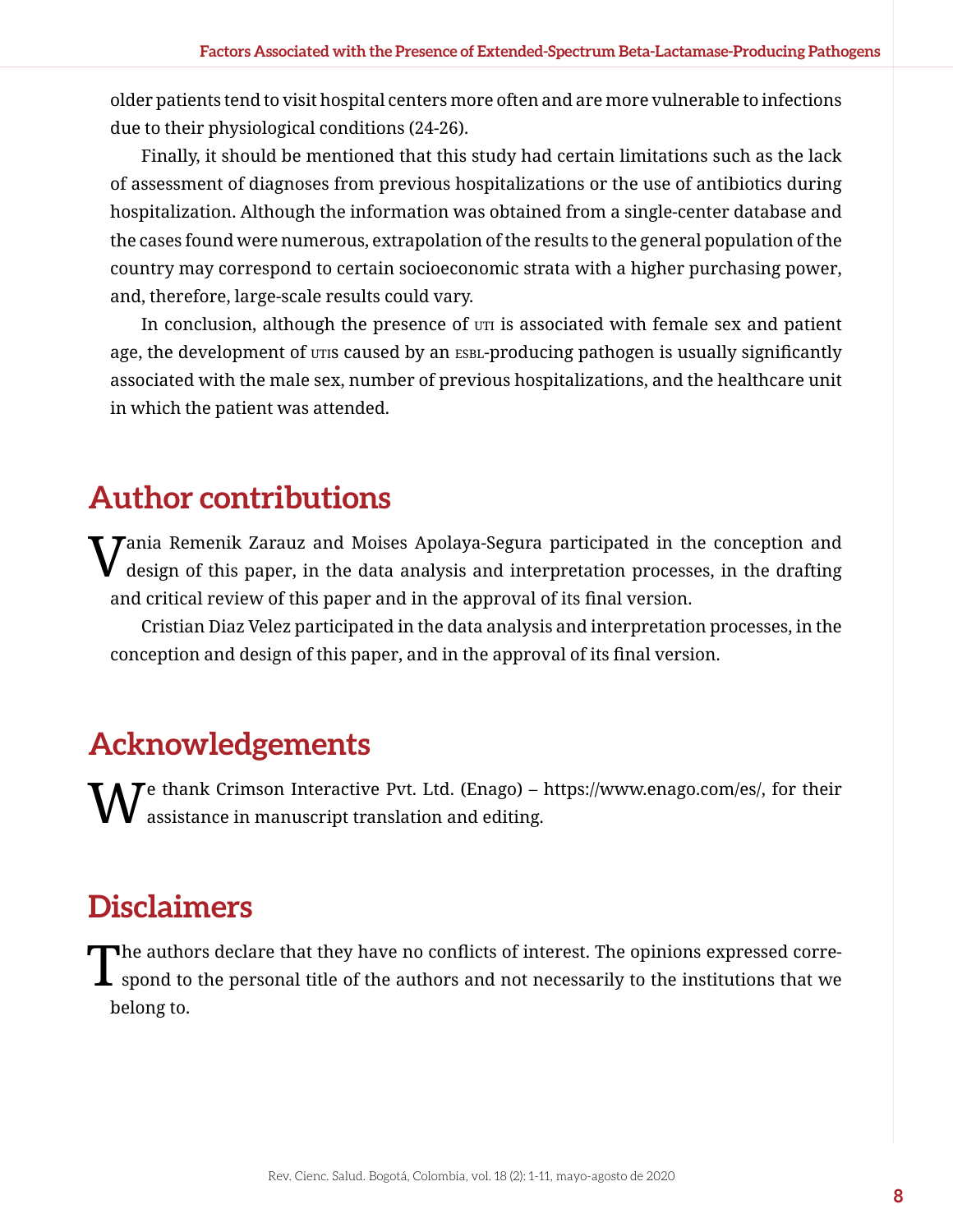## **References**

- 1. Medina-Polo J, Guerrero-Ramos F, Perez-Cadavid S, Arrebola-Pajares A, Sopeña-Sotil R, Benítez-Sala R, et al. Infecciones urinarias adquiridas en la comunidad que requieren hospitalización: factores de riesgo, características microbiológicas y resistencia a antibióticos. Actas Urol Esp. 2014;39(2):104-11. Doi: [10.1016/j.acuro.2014.08.001](https://doi.org/10.1016/j.acuro.2014.08.001)
- 2. Córdoba G, Holm A, Hansen F, Hammerum AM, Bjerrum L. Prevalence of antimicrobial resistant Escherichia coli from patients with suspected urinary tract infection in primary care, Denmark. BMC Infect Dis. 2017 Oct 10;17(1):670. Doi: [10.1186/s12879-017-2785-y](https://doi.org/10.1186/s12879-017-2785-y)
- 3. Søgaard M, Heide-Jørgensen U, Vandenbroucke JP, Schønheyder HC, Vandenbroucke-Grauls CM. Risk factors for extended-spectrum β-lactamase-producing Escherichia coli urinary tract infection in the community in Denmark: a case-control study. Clin Microbiol Infect. 2017 Dec;23(12):952-60. Doi: [10.1016/j.cmi.2017.03.026](https://doi.org/10.1016/j.cmi.2017.03.026)
- 4. Galván F, Agapito J, Bravo N, Lagos J, Tamariz J. Caracterización fenotípica y molecular de Escherichia coli productoras de β-Lactamasas de espectro extendido en pacientes ambulatorios de Lima, Perú. Rev Med Hered. 2016 Jan;27(1):22-9.
- 5. Hanna-Wakim RH, Ghanem ST, El Helou MW, Khafaja SA, Shaker RA, Hassan SA, et al. Epidemiology and characteristics of urinary tract infections in children and adolescents. Front Cell Infect Microbiol. 2015 May 26;5:45. Doi: [10.3389/fcimb.2015.00045](https://doi.org/10.3389/fcimb.2015.00045)
- 6. Leal AL, Cortés JA, Arias G, Ovalle MV, Saavedra SY, Buitrago G, et al. Emergencia de fenotipos resistentes a cefalosporinas de tercera generación en Enterobacteriaceae causantes de infección del tracto urinario de inicio comunitario en hospitales de Colombia. Enferm Infecc Microbiol Clín. 2013;31(5):298-303. D[oi: 10.1016/j.eimc.2012.04.007](https://doi.org/10.1016/j.eimc.2012.04.007)
- 7. Blanco VM, Maya JJ, Correa A, Perenguez M, Muñoz JS, Motoa G, et al. Prevalence and risk factors for extended-spectrum β-lactamase-producing Escherichia coli causing community-onset urinary tract infections in Colombia. Enferm Infecc Microbiol Clin. 2016;34(9):559-65. Doi: [10.1016/j.eimc.2015.11.017](https://doi.org/10.1016/j.eimc.2015.11.017)
- 8. Pereira JL, Volcão LM, Klafke GB, Vieira RS, Gonçalves CV, Ramis IB, et al. Antimicrobial resistance and molecular characterization of extended-spectrum β-lactamases of Escherichia coli and Klebsiella spp. isolates from urinary tract infections in southern Brazil. Microb Drug Resist. 2019. Doi: [10.1089/mdr.2018.0046](https://doi.org/10.1089/mdr.2018.0046)
- 9. Sierra-Díaz E, Hernández-Ríos CJ, Bravo-Cuéllar A. Antibiotic resistance: Microbiological profile of urinary tract infections in Mexico. Cir Cir. 2019;87(2):176-82. Doi: [10.24875/](https://doi.org/10.24875/CIRU.18000494) [CIRU.18000494](https://doi.org/10.24875/CIRU.18000494)
- 10. Castillo-Tokumori F, Irey-Salgado C, Málaga G. Worrisome high frequency of extended-spectrum beta-lactamase-producing *Escherichia coli* in community-acquired urinary tract infections: a case–control study. Int J Infect Dis. 2017;55:16-9. Doi: [10.1016/j.](https://doi.org/10.1016/j.ijid.2016.12.007) [ijid.2016.12.007](https://doi.org/10.1016/j.ijid.2016.12.007)
- 11. Castillo QD, Lucía A, Apolaya-Segura M. Prevalencia de infección de la vía urinaria y perfil microbiológico en mujeres que finalizaron el embarazo en una clínica privada de Lima, Perú. Ginecol Obstet Méx. 2018;86(10):634-9. Doi: [10.24245/gom.v86i10.2167](https://doi.org/10.24245/gom.v86i10.2167)
- 12. Reuland E, Sonder G, Stolte I, al Naiemi N, Koek A, Linde G, et al. Travel to Asia and traveller's diarrhoea with antibiotic treatment are independent risk factors for acquiring ciprofloxacin-resistant and extended spectrum β-lactamase-producing Enterobacteriaceae—a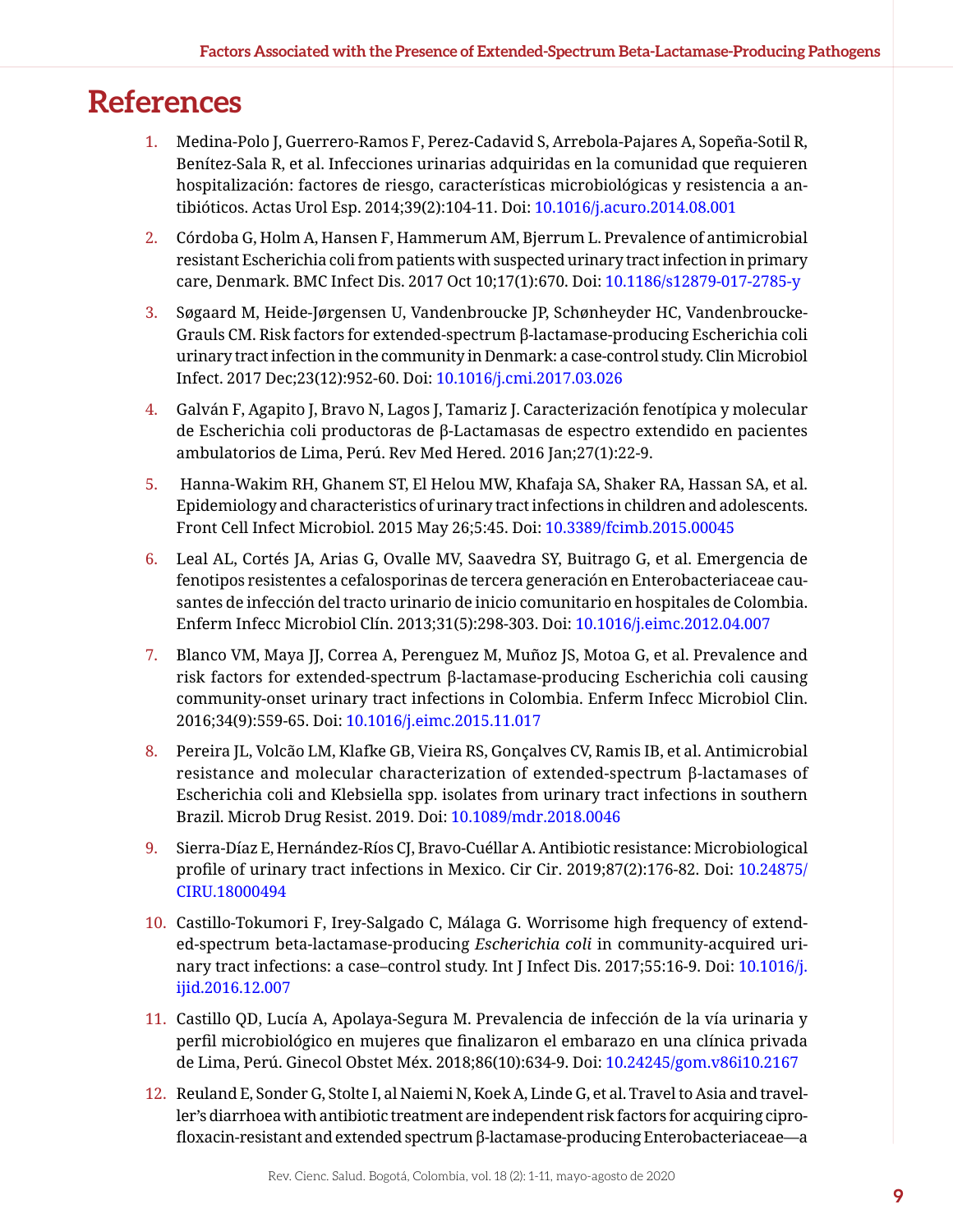prospective cohort study. Clin Microbiol Infect. 2016;22(8):731.e1-7. Doi: [10.1016/j.](https://doi.org/10.1016/j.cmi.2016.05.003) [cmi.2016.05.003](https://doi.org/10.1016/j.cmi.2016.05.003)

- 13. Inns T, Millership S, Teare L, Rice W, Reacher M. Service evaluation of selected risk factors for extended-spectrum beta-lactamase Escherichia coli urinary tract infections: a case-control study. J Hosp Infect. 2014;88(2):116-9. Doi: [10.1016/j.jhin.2014.07.009](https://doi.org/10.1016/j.jhin.2014.07.009)
- 14. Avilés Cristián B, Velasco C, Godoy R, Barthel E, Martínez F. Factores asociados a infecciones urinarias producidas por enterobacterias productoras de β-lactamasas de espectro extendido: una cohorte prospectiva. Re Chil Infectol. 2016;33(6):628-34. Doi: [10.4067/S0716-10182016000600004](https://doi.org/10.4067/S0716-10182016000600004)
- 15. Orrego-Marin CP, Henao-Mejia CP, Cardona-Arias JA. Prevalencia de infección urinaria, uropatógenos y perfil de susceptibilidad antimicrobiana. Acta Médica Colombiana. 2014;39(4):352-8.
- 16. Seija V, Frantchez V, Ventura V, Pintos M, González M. Factores asociados al desarrollo de infección urinaria de origen comunitario causada por Escherichia coli resistente a fluoroquinolonas. Rev Chil Infectol. 2014;31(4):400-5.s. Doi: [10.4067/S0716-10182014000400004](https://doi.org/10.4067/S0716-10182014000400004)
- 17. Delgado Lachira E. Estudio retrospectivo de la prevalencia de *Escherichia coli* productora de betalactamasas de espectro extendido (BLEE) en urocultivos del hospital Docente Belén-Lambayeque [tesis] [internet]. Universidad Nacional Pedro Luis Gallo; 2016 [cited 2019 March 25]. Available from: <http://repositorio.unprg.edu.pe/handle/UNPRG/3418>
- 18. Supliguicha M, Supliguicha P, Ortega V, Pacurucu C, Lema J, Santander P, et al. Factores de riesgo para la infección del tracto urinario por enterobacterias productoras de betalactamasas de espectro extendido. Archivos Venezolanos de Farmacología y Terapéutica [internet]. 2017 [cited 2019 March 25];36(5):201-5. Available from: [http://www.redalyc.](http://www.redalyc.org/articulo.oa?id=55954942008) [org/articulo.oa?id=55954942008](http://www.redalyc.org/articulo.oa?id=55954942008)
- 19. Chilón Paucar J. Factores asociados a infección de tracto urinario producida por enterobacterias productoras de betalactamasas de espectro extendido en pacientes hospitalizados en el hospital nacional Alberto Sabogal Sologuren [tesis] [internet]. Universidad Nacional de Cajamarca; 2017 [cited 2019 March 25]. Available from: [http://repositorio.](http://repositorio.unc.edu.pe/handle/UNC/1173) [unc.edu.pe/handle/UNC/1173](http://repositorio.unc.edu.pe/handle/UNC/1173)
- 20. Sader H, Rhomberg P, Fuhrmeister A, Mendes R, Flamm R, Jones R. Antimicrobial resistance surveillance and new drug development. Open Forum Infect Dis. 2019;6(Suppl 1):S5-13.
- 21. Vargas Santillán MA, Andrade Rodríguez JK. Prevalencia de resistencia al uso de antimicrobianos en infección del tracto urinario de pacientes hospitalizados en el servicio de medicina interna del hospital "José María Velasco Ibarra" de la ciudad del Tena periodo 2014-2017 [tesis] [Internet]. Universidad Nacional de Chimborazo; 2018: Available from: <http://dspace.unach.edu.ec/handle/51000/4978>
- 22. Bennet J, Dolin R, Blaser M. Principles and practice of infectious diseases. 8th ed. Philadelphia: Elsevier Saunders; 2015.
- 23. Medina-Polo J, Guerrero-Ramos F, Pérez-Cadavid S, Arrébola-Pajares A, Sopeña-Sutil R, Benítez-Sala R, et al. Infecciones urinarias adquiridas en la comunidad que requieren hospitalización: factores de riesgo, características microbiológicas y resistencia a antibióticos. Actas Urológicas Españolas. 2015;39(2):104-11. Doi: [10.1016/j.acuro.2014.08.001](https://doi.org/10.1016/j.acuro.2014.08.001)